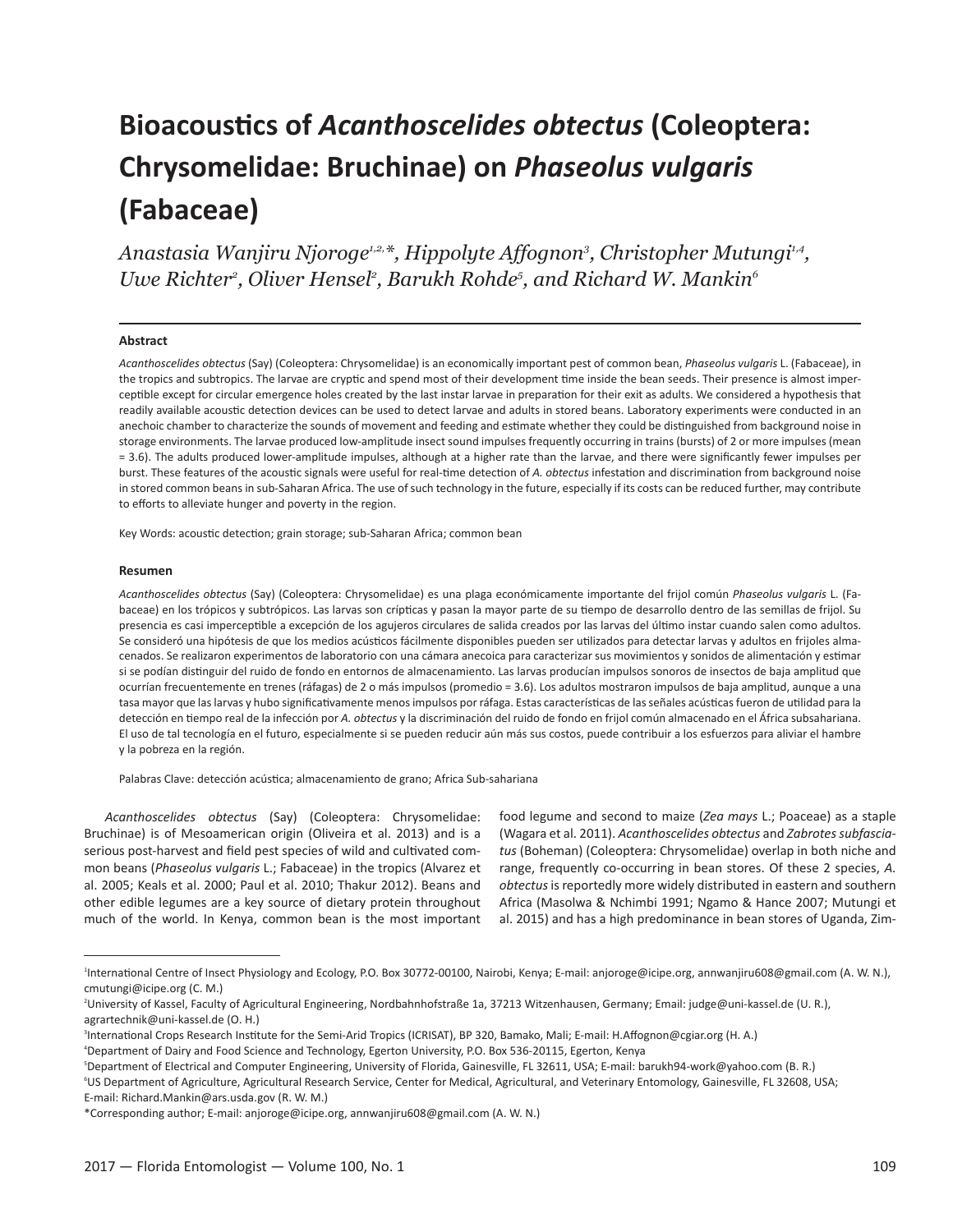babwe, and the eastern highlands of Tanzania (Giga et al. 1992; Msolla & Misangu 2002).

In Africa, the economic importance of *A. obtectus* cannot be underestimated, with many small-scale farmers in Africa relying on the production and sale of beans as an important source of household income. Farmers respond to infestations by selling their commodity at harvest, when market prices are at their lowest. Infestations cause dry weight losses of between 10 and 40% in less than 6 mo, and up to 70% damage rates have been recorded in the same time period (Paul et al. 2009). Postharvest bean damage causes significant financial loss to African small-scale farmers; Mishili et al. (2011) estimated a 2.3% decrease in price per insect emergence hole in 100 beans. All the larval instars are voracious feeders and develop at the cost of legume proteins. Heavily infested beans are often reduced to empty shells.

*Acanthoscelides obtectus* has a short life cycle, just 3 to 4 wk, and has a high reproductive potential. It can therefore give rise to several generations per year under favorable conditions (Soares et al. 2015). The females deposit eggs in clusters inside the pods in the field or on the shelled stored bean seeds (Godrey & Long 2008). One larva generally infests each seed; however, multiple infestations sometimes occur. In such cases, late instar larvae enter the seed through the same burrow initially excavated by the first. The final instars excavate a chamber just below the seed testa for pupation to take place. The presence of a final instar or pupa can be visibly detected by a small window composed almost entirely of testa, for easy emergence of the adult. After eclosion, the adult chews a hole in the seed coat and pulls itself out of the seed, ready to mate.

As seen with many other postharvest pests of stored grain, *A. obtectus* infestation begins in the field, where adults lay eggs in dried bean pods. By late harvest, the damage to the beans can be so extensive that there is sometimes no harvest at all (Schmale et al. 2001, 2003; Velten et al. 2007). The best preventative measure is to plant seeds free from weevils, but careful visual inspection of every single seed is not practicable. Even if the planting seed is clean, the nearby bean fields must also be clean in order to ensure that the harvested crop will be free of weevils. This is a difficult task for bean farmers; therefore harvested beans often are infested. The internal mode of life of *A. obtectus* protects it from temperature and humidity variation, and enables it to be carried unnoticed during trade. Beans with undetected early-instar larvae move across geographic boundaries in import–export consignments, and pose a great phytosanitary threat in new ecological niches due to the absence of natural enemies.

Acoustic detection is a promising method for detecting insect larvae inside stored product grain kernels. The first studies on acoustic detection of pests were based on detection inside kernels by using low-frequency microphones and phonograph cartridges that transmitted signals to earphones or speakers, which were coupled with mechanical counters or strip chart recorders (Adams et al. 1953; Bailey & McCabe 1965; Street 1971; Vick et al. 1988). Next followed a series of studies on the use of high-frequency (up to 40 kHz) piezoelectric sensors combined with powerful amplifiers, used to detect a variety of stored product insect pests, including *Sitotroga cerealella* Olivier (Lepidoptera: Gelechiidae), *Callosobruchus maculatus* (F.) (Coleoptera: Chrysomelidae), *Rhyzopertha dominica* (F.) (Coleoptera: Bostrichidae), *Sitophilus oryzae* Schoenherr (Coleoptera: Curculionidae), *A. obtectus*, and *Z. subfasciatus* (Webb et al. 1985; Hagstrum 1988; Shade et al. 1990; Litzkow et al. 1990).

Adult and immature stages of stored product insect pests vary considerably in size and in the amplitudes and rates of sounds they produce (Arnett 1968; Mankin et al. 1997). However, most of the movement and feeding sounds produced by these insects are in the form of groups (trains) of short, 3 to 10 ms broadband sound impulses whose

spectra and temporal patterns can be analyzed to enable their classification as insect sounds and distinguish them from background noise (Mankin et al. 2011). Frequency and time patterns of sound impulses emitted by *Prostephanus truncatus* (Horn) (Coleoptera: Bostrichidae) and *Sitophilus zeamais* Motschulsky (Coleoptera*:* Curculionidae) in stored maize were described by Njoroge et al. (2016).

Attempts to automate acoustic monitoring of postharvest insect pests in storage facilities began in the last century in mainly in the 1980s and 1990s (Vick et al. 1990) and continue (Eliopoulos et al. 2015; Kiobia et al. 2015). The performance of a laboratory acoustic device and an acoustic probe in the detection of infestation within grain bulks was tested in a field study in the cereal production area of western France (Leblanc et al. 2011). Mankin & Hagstrum (2011) summarized information about devices that have been developed for detection and that may be scaled up for commercial use, including a microphone system for insect detection in bag stacks in Zimbabwe.

Although Andrieu & Fleurat-Lessard (1990) studied the type of sensor that can be used to identify *A. obtectus*, little research has been done on its automated detection. In the present study, experiments were carried out to characterize the spectral and temporal patterns of sound impulses produced by *A. obtectus* in dry common beans under laboratory conditions. Sound signals of separate groups of the larvae and adults of this pest were recorded in an acoustically shielded chamber.

# **Materials and Methods**

## SAMPLE PREPARATION

The initial stock of *A. obtectus* was obtained from infested pesticide-free dry common beans bought 6 mo prior to the experiments. The common beans were a Rosecoco cultivar of *P. vulgaris*, cultivated in Kenya and procured from farmers through traders at Nyamakima Market, Nairobi. This first population of *A. obtectus* was reared and kept in a dark chamber under a 12:12 h L:D photoperiod at 27 to 28 °C and 70  $\pm$  5% relative humidity (RH). The colony was maintained in multiple glass jars fed on 1 kg Rosecoco beans of 15% moisture content. No other food or water was provided.

For acoustic measurements, 100 *A. obtectus* adults were randomly selected from the 2nd generation and introduced into 3 sets of 1.45 L glass jars. Each set had 3 jars. Two hundred grams of cleaned, previously frozen common beans were put in each glass jar, and the adults were allowed to oviposit. Common beans with single eggs on the seed coat were selected using a microscope. These beans were placed in 100 g jars and held in an environmental chamber at  $30 \pm 1$  °C and 70 ± 5% RH. Each day the jars were checked for eggs from which larvae had hatched and penetrated into the beans. The majority of larvae hatched on the 7th day, and the neonate larvae penetrated into the beans on the 8th day. After 15 d, the sample beans were dissected, and presence of final instars was ascertained by their morphological characteristics and by the presence of exuviae in the galleries, as described by Pfaffenberger (1985). Fifty infested bean seeds were isolated from this stock and (15th day) acoustic recordings of larval signals were collected. After 26 d, 50 bean seeds bearing adults were used for acoustic recordings of the adult signals. To minimize the effect of death-feigning behavior, recording commenced 10 min after placing the sample in the acoustic shielding chamber. For uninfested control samples, 100 g of undamaged beans were selected randomly from the initial sample lot.

## RECORDING SETUP AND PROCEDURE

All insect sound recordings were carried out in a portable noise shielding chamber constructed as described in Njoroge et al. (2016) to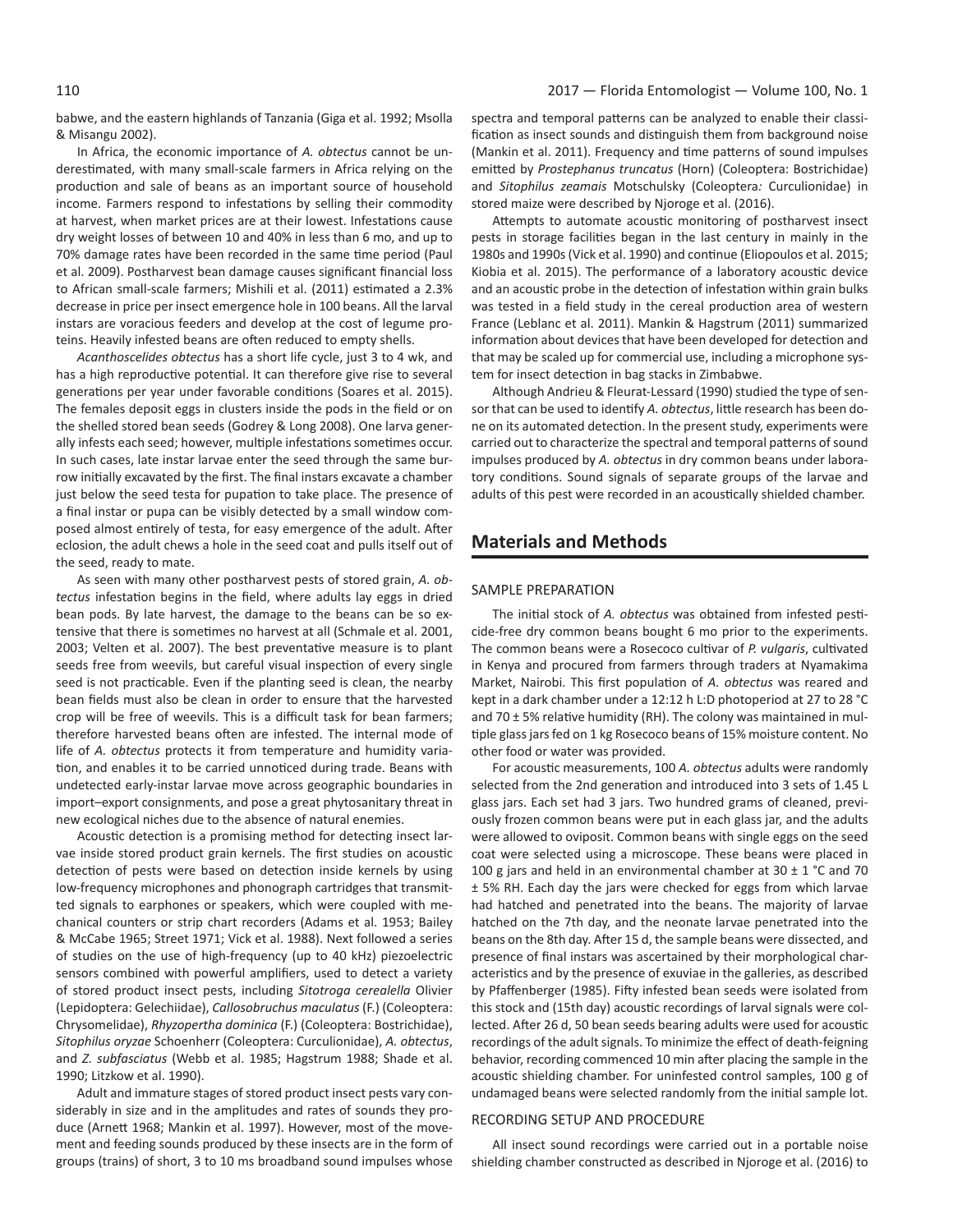Njoroge et al.: Acoustic detection of *Acanthoscelides obtectus* 111

reduce the possibility of false positives due to vibrational and impact background noises. This chamber was kept in an isolated quiet room at ambient temperature (22–25 °C), with fluorescent lighting supplemented by ambient sunlight from nearby windows. Fifty common bean seeds infested with *A. obtectus* larvae or adults were monitored in a stainless steel container (13 cm in diameter, 4.5 cm deep) by using the method described in Njoroge et al. (2016). Signals were collected at the upper surface of the container by a 1.3-cm-diameter microphone and (20 dB) preamplifier system (Model 378B02, PCB Piezotronics, Inc., Depew, New York). The signals were amplified 10× additionally by using a 4-analog-, 8-digital-input measurement device (imc C-SERIES [CS-3008-N], imc Meßsysteme GmbH, Frankfurt, Germany). All signals were saved at a 20 kHz sampling rate with 16 bit resolution. The measurement device was configured and operated using an integrated software package (imc STUDIO, imc DataWorks, LLC, Novi, Michigan). Six 2 h recordings were collected from separate *A. obtectus* adult and larval treatment samples, and saved in a .ccv (curve configuration file) format.

### SIGNAL PROCESSING

The signals recorded in .ccv format were converted to .wav (wave audio files) format by using a custom program written in MATLAB (Release 2012b, The MathWorks Inc., Newton, Massachusetts). After file conversion, the signals were band-pass filtered between 0.2 and 10 kHz, and several sections were screened from each 2 h recording with Raven Pro 1.5 Beta Version software (Cornell Lab of Ornithology, Ithaca, New York; Charif et al. 2008). It was determined from the screening that the spectral and temporal patterns of the sounds produced by both larvae and adults were very similar to those that had been observed in a previous study of sounds produced by stored product insects in maize (Njoroge et al. 2016).

A noise-free 3 min section of the filtered recording from each sample was selected at random for further characterization by using the insect signal analysis software program DAVIS (Digitize, Analyze, View, Insect Sounds) (Herrick et al. 2013; Jalinas et al. 2015). Because of the similarities between the signals in this study and those characterized in Njoroge et al. (2016), exploratory analyses were conducted to determine whether spectra of the *A. obtectus* larval or adult impulses successfully matched with any of the profiles (Broadband, HighF, MidF1, MidF2, or LowF) used previously for characterization of different movement and feeding activities of *P. truncatus* and *S. zeamais* larvae and adults. The profiles had been named based on the relative positions of energy peaks: Broadband with multiple peaks from 1 to 8 kHz, HighF with a band of high energy between 4 and 5.5 kHz, MidF1 with a peak near 3 kHz and a smaller peak between 3.5 and 5.2 kHz, MidF2 with a band at 3 kHz, and LowF with a peak between 0.5 and 0.7 kHz.

To perform each comparison, a spectrum first was constructed from a 512-point time slice centered on the peak of each impulse. The impulse then was provisionally classified as 1 of the 5 insect sound profile types based on the profile from which it had the smallest least squares difference (Mankin et al. 2011). Impulses whose spectra failed to match any profile within a preset least squares threshold were to be classified as noise impulses.

In the initial analysis process, all but a small percentage, <1 to 2% of signals per file, were found to match successfully with either the Broadband, HighF, MidF1, or MidF2 profile. No spectra were found to match with the LowF profile. It should be noted that if substantial numbers of impulses had been rejected as noise, additional profiles could have been considered for classification, but they were found not to be necessary. Consequently, we continued with temporal pattern analysis by applying the above 4-profile classification scheme in the DAVIS program, which then classified each impulse as a member of 1 of the 4 insect sound profile types.

Groups (trains) of 2 or more insect sound impulses separated by intervals <200 ms were classified as insect sound bursts. The beginning and end times, types of each burst, and the count of impulses in each burst were saved in a spreadsheet for subsequent analysis as in Njoroge et al. (2016) and Jalinas et al. (2015). The type of burst was classified as the predominant type of impulse in the burst, or in case of a tie, was classified as the type of the 1st impulse that occurred in that burst. In addition, part of the analysis was conducted by summing insect sound impulses of all profiles together, thus enabling consideration of rates of bursts and counts of insect sound impulses combined over all profiles.

## STATISTICAL ANALYSES

All data were analyzed using Stata SE Data Analysis and Statistical Software Version 12 (StataCorp 2011). Analysis of variance (ANOVA) was performed to compare mean rates of bursts and number of impulses per burst among larval and adult treatments. Because these signals were collected in an anechoic chamber, there were only a few isolated impulses and no bursts detected in the controls; consequently, the control results were not analyzed in detail below.

# **Results**

## SPECTRAL PROFILES

In comparisons of spectra of each detected impulse in each recording against the 4 insect sound profiles described in the methods, adults produced impulses that matched the Broadband, HighF, MidF1, and MidF2 profiles, whereas larvae produced impulses that matched the Broadband, MidF1, and MidF2 profiles. The total counts of impulses of each type detected in recordings from larvae and adults in the study are shown in Fig. 1. The number of insect sound impulses per recording varied between 2 and 151 for the adults, and between 1 and 40 for the larvae, compared among all 3 min recordings.

## LARVAL AND ADULT IMPULSE CHARACTERISTICS

Examples of sounds produced by moving and feeding adults and larvae are shown in Figs. 2 and 3. The similarities and differences among signals displayed in Fig. 2A and B were observed also in many other recordings screened in the preliminary analyses us-



**Fig. 1.** Total counts of impulses of each profile type detected in recordings from the larvae and adults of *Acanthoscelides obtectus*.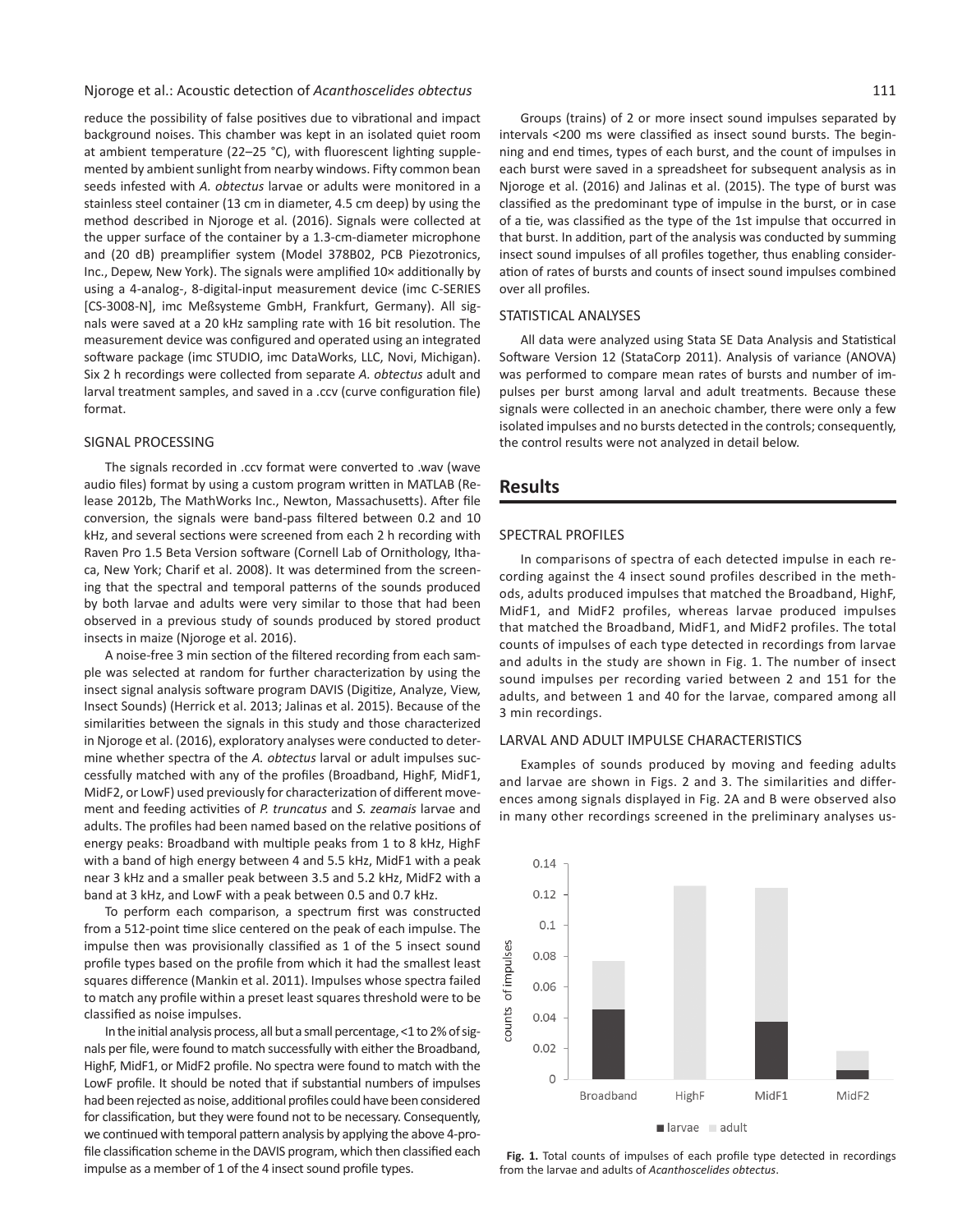

**Fig. 2.** Oscillograms and spectrograms of signals recorded from beans infested with A) adults and B) larvae of *Acanthoscelides obtectus*. Darker shade in spectrogram indicates greater energy at specified frequency and time.

ing Raven Pro 1.5 Beta Version software (see methods). The adult record (Fig. 2A) contained primarily HighF or MidF1 impulses (Fig. 1) with lower amplitudes than those observed with larvae. The larval record (Fig. 2B) consisted primarily of Broadband or MidF1 impulses

(Fig. 1) occurring in bursts with greater numbers of impulses than those observed with adults (Table 1). Bursts produced by larvae often consisted of multiple impulses of the same profile and similar amplitudes, separated by short intervals, e.g., as in Fig. 3B (c and d).



**Fig. 3.** Oscillograms of a 1 s period of signals recorded from beans infested with A) adults and B) larvae of *Acanthoscelides obtectus*. Signals enclosed by a dashed oval indicate bursts of the adults (a and b) and larvae (c and d).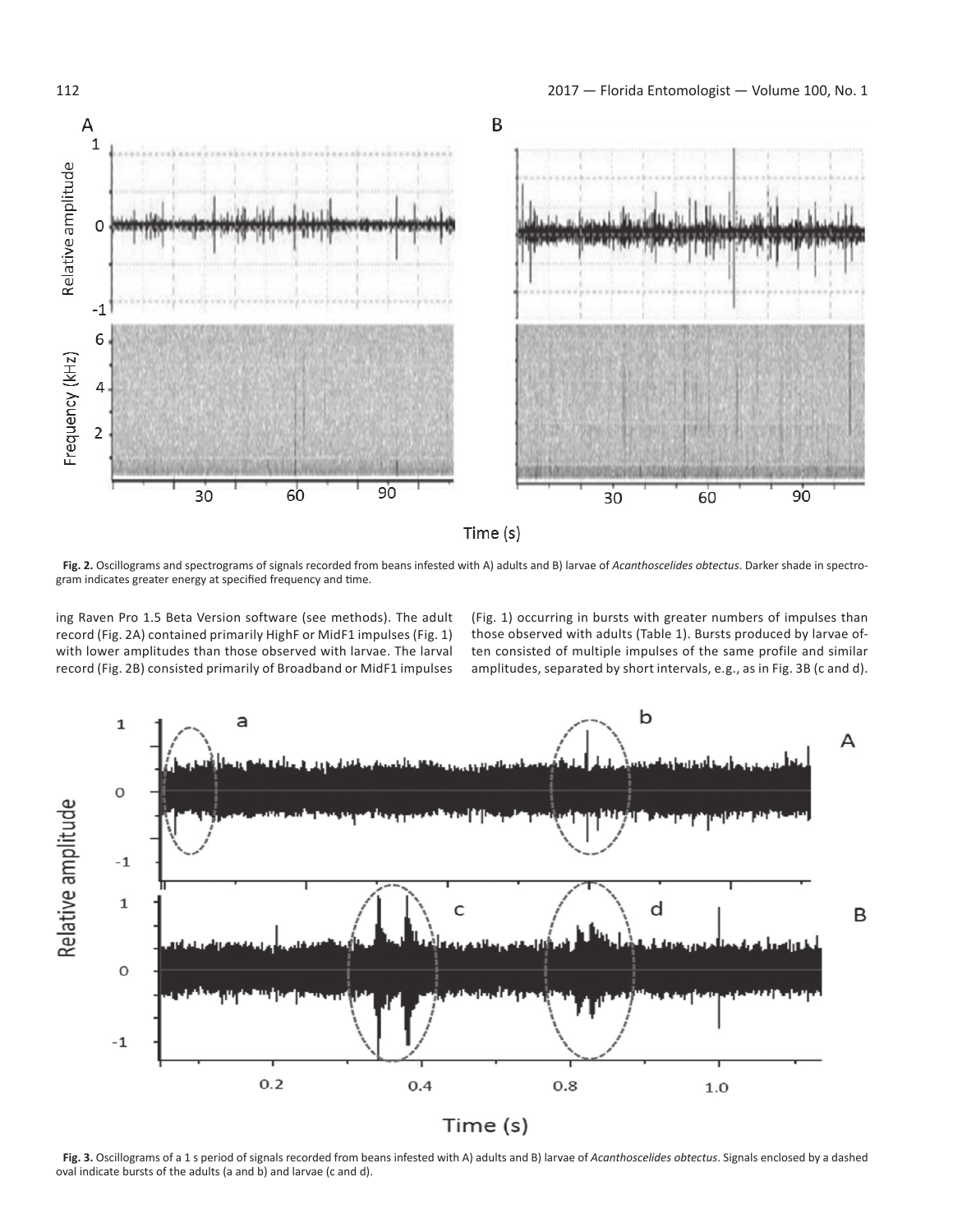## IMPULSE-TRAIN AND BURST ANALYSES

Table 1 shows the combined burst rates and impulses per burst produced by the last instar larvae and adults of *A. obtectus.* There were significant differences (*P* ≤ 0.05) between larvae and adults for the combined rates of bursts and numbers of insect sound impulses per burst. The combined counts of impulses per burst ranged from 2 to 20 with the majority being below 4.5.

## MEAN RATES OF LARVAL AND ADULT IMPULSES

The mean rate of impulses from the larvae was subtracted from the mean of the adults, and the mean difference (expressed as mean  $\pm$  SEM) was 0.04  $\pm$  0.03 impulses per s and indicated that there was no significant difference between the impulses of the larvae and the adults (df = 11,  $t = 1.61$ ,  $P = 0.14$ ). In contrast, the difference between the mean rates of bursts of the adults and the larvae was  $0.09 \pm 0.03$ bursts per s and differed significantly between adults and larvae of *A. obtectus* (df = 11, *t* = 2.11, *P* = 0.05). This difference is supportive of a hypothesis that larvae, more often than adults, perform particular movement and feeding activities that result in bursts of sounds rather than individual sound impulses.

ANOVA was performed to test the effect of development stage on the rates of bursts and the counts of impulses per burst separately for Broadband, HighF, MidF1, and MidF2 burst types. The means were not significantly different between larvae and adults for any individual burst type (Table 2), although the mean combined rates of bursts and counts of impulses combined over all profile types were significantly different between larvae and adults.

# **Discussion**

The results suggest that differences in sound-producing movement and feeding behaviors of *A. obtectus* larvae and adults can be assessed by measurements of differences in the rates of bursts and the counts of impulses per burst combined over a range of sound profile types. In addition, we observed that only adults produced signals of the HighF profile type; consequently, it was possible to distinguish larvae and adults by spectral as well as temporal pattern differences.

## SPECTRAL AND TEMPORAL PATTERNS OF LARVAL AND ADULT SIGNALS

The differences in the spectral and temporal patterns of sounds produced by larvae and adults of *A. obtectus* correlate well with aspects of previous studies conducted on other postharvest insect pests that reported effects of insect size and stage on acoustic signal production (Rajendran 2005; Mankin et al. 2011; Njoroge et al. 2016). However, the results differ from numerous previous studies that found adult stages of insects to be producers of greater rates and louder sounds than the larvae. For example, Hagstrum et al. (1990) reported that *Rhyzopertha dominica* (F.) (Coleoptera: Bostrichidae) adults moving on the outside of the grain kernels produced 37-fold more sounds than larvae feeding inside the grain. In a study with *Tribolium castaneum* 

**Table 1.** Mean (± SE) combined rates of bursts and combined counts of impulses per burst for adults and larvae of *Acanthoscelides obtectus*.

| Stage | Rate of bursts (no. bursts per s) | No. impulses per burst |
|-------|-----------------------------------|------------------------|
| Adult | $0.023 \pm 0.007a$                | $2.24 \pm 1.00a$       |
| Larva | $0.014 \pm 0.011b$                | $3.62 \pm 1.42$        |

Entries in the same column followed by the same letter are not significantly different (Bonferroni, *P* > 0.05).

**Table 2.** Analysis of the effect of development stage on the mean rates of bursts and mean counts of impulses per burst of Broadband, HighF, MidF1, and MidF2 burst types.

| Parameter                    | Error mean square | F    | P     |
|------------------------------|-------------------|------|-------|
| Rate of bursts $(s^{-1})$    |                   |      |       |
| Broadband                    | 0.0012            | 0.33 | 0.594 |
| HighF                        | 0.0207            | 4.79 | 0.123 |
| MidF1                        | 0.0090            | 3.42 | 0.138 |
| MidF <sub>2</sub>            | 0.0008            | 1.04 | 0.365 |
| Number of impulses per burst |                   |      |       |
| <b>Broadband</b>             | 0.053             | 0.03 | 0.865 |
| HighF                        | 0.809             | 4.00 | 0.116 |
| MidF1                        | 58.62             | 1.07 | 0.360 |
| MidF <sub>2</sub>            | 2.597             | 0.74 | 0.438 |

(Herbst) (Coleoptera: Tenebrionidae), adults produced 80-fold more sounds than larvae (Hagstrum et al. 1991). Work by Pittendrigh et al. (1997) and Hickling et al. (2000) considering rates of sounds produced by *S. oryzae* in grain, as well as work by Shade et al. (1990) with *C. maculatus* larvae in cowpeas (*Vigna unguiculata* [L.] Walp.; Fabaceae), found that sound rates increased with instar. Studies on *S. oryzae* and *T. castaneum* adults showed that both species were more readily detectable than the smaller species *Cryptolestes ferrugineus* (Stephens) (Coleoptera: Laemophloeidae) or *Oryzaephilus surinamensis* (L*.)* (Coleoptera: Silvanidae), wheras *R. dominica* was intermediate to them (Hagstrum & Flinn, 1993; Mankin et al. 2011).

In such studies, the larvae were observed to produce signals, even if at lower rates or amplitudes than adults. Feeding events from the early instar through to the last instar have been detected previously in cowpea weevil, and the rate of feeding events has been found to be directly proportional to the population of larvae present per seed (Shade et al. 1990). Other research efforts have indicated that a considerable amount of larval time is spent just feeding. For instance, Vick et al. (1988) showed that, in grain samples, *R. dominica*, *S. oryzae*, and *S. cerealella* larvae spent 61 to 90% of their time feeding and thus producing sounds. Therefore, the unusual result of relatively louder acoustic signals of *A. obtectus* larvae compared with adults possibly can be explained by observations of the adult behavior. It has been shown previously, for example, that some insect females react to host deprivation by retarding egg maturation (Sadeghi & Gilbert 2000) or by delaying oviposition (Asman & Ekborn 2006). During our experiments, we transferred the insects from their mother culture to a new set of beans before acoustic measurements. The females may have perceived this transfer as disturbance or host deprivation and their adaptive response could have been to postpone egg laying.

Another factor possibly leading to relatively silent behavior of *A. obtectus* adults is that the beetle can be aphagous. Females at emergence contain sufficient energy to develop and lay eggs without feeding. The females may enter reproductive diapause and maintain quiescence for extended periods after landing on their host, before the second mating occurs and oogenesis resumes (Huignard & Biemont 1978). This lower level of activities could result in the larger mean number of impulses per burst observed with the *A. obtectus* adult signals in this work (Table 1). Quiescence observed with *A. obtectus* could also be attributed to reaction to light changes during recording in the acoustic chamber. This phenomenon is expected during acoustic recordings in laboratory conditions but should not be a problem in detecting *A. obtectus* in beans stores or natural habitats.

The feeding of adults has attracted little research attention in the past but acoustic recordings can help to better understand their activity patterns as well as the patterns of other Bruchinae. With the exception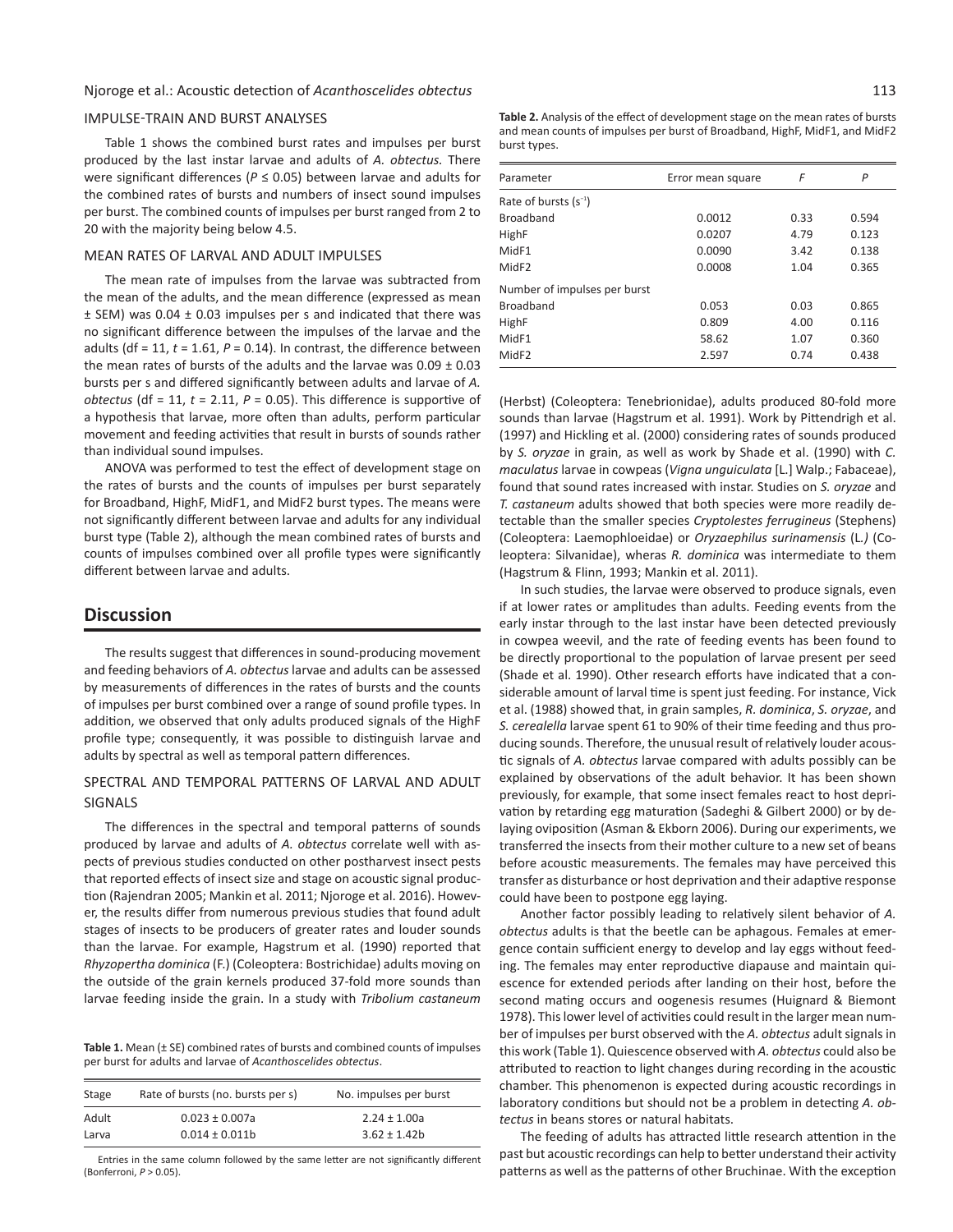of *Bruchus pisorum* (L.) (Coleoptera: Chrysomelidae) whose females are known to be able to reproduce only after feeding on pollen of their host plant *Pisum sativum* L. (Fabaceae), little is known about the feeding of other Bruchinae adults. Females of most Bruchinae species are able to oviposit without feeding due to accumulated body fat reserves (Godrey & Long 2008). Feeding of *A. obtectus* has almost never been observed. Like other Bruchinae, *A. obtectus* adults are also weak flyers.

Finally, the relatively low acoustic signal rates recorded from the *A. obtectus* adults compared with larvae could also be due to their tendency to feign death when being disturbed. Some insects become quiet when they are disturbed, and the time needed for them to return to normal activity after a disturbance must be taken into account when they are monitored (Arnett 1968; Mankin et al. 2011).

# APPLICATION OF ACOUSTIC DETECTION METHODS IN THE CONTROL OF *A. OBTECTUS* INFESTATIONS

There is considerable need to eavesdrop on *A. obtectus* infestations because, from the moment when the 1st instar bores into the seed, it feeds, grows, and molts into successive instars and there is no visible sign of insect presence on the infested seed. The only sign of infestation is manifested when the prepupa gnaws a circular hole on the already damaged bean seed to facilitate adult emergence. Such hidden infestations can be moved inadvertently across geographic boundaries and pose phytosanitary threats in new ecological niches. Acoustic technology can serve as a means for detection at ports of entry/exit whereby larvae-infested consignments can be separated from clean consignments with accuracy and precision.

Previous research has documented the magnitude of postharvest losses and the importance of controlling various postharvest pests in sub-Saharan Africa (Njoroge et al. 2014; Affognon et al. 2015; Mutungi et al. 2015). This study of adult and larval sounds recorded on stored beans provides insights on timely detection of postharvest insect pests. Understanding the behavior of bean beetles and the characteristics of the signals they emit during feeding and locomotion can be useful for pest surveillance in storage warehouses using acoustic technology.

It is of interest that we were able to distinguish between the larvae and adults of *A. obtectus* based on both spectral and temporal patterns so as to improve the automation of the detection of these stored product insects. Ultimately, automatic signal classification efforts (Table 1) also may help distinguish the larval and adult stages when they exist together in grain stores, especially if engineers are able to adapt existing automated acoustic systems for the detection of this prevalent pest in African stores. Such results possibly also can be extrapolated to detection and management of other bean beetles like *Callosobruchus*  species that cause postharvest loss of other pulses and legumes (Shade et al. 1990). There are ongoing efforts to reduce the cost and increase the automation of insect acoustic detection instruments, e.g., Kiobia et al. (2015), Njoroge et al. (2016), and Mankin et al. (2016). If such efforts achieve success, they may contribute to broad scale United Nations initiatives (Desmond-Hellmann 2016) to alleviate hunger and poverty and improve public health in sub-Saharan Africa.

# **Acknowledgments**

We gratefully acknowledge the financial support for this research by the Deutsche Gesellschaft für Internationale Zusammenarbeit, GmbH (GIZ) under the Reduction of Postharvest Losses and Value Addition in East African Food Value Chains (RELOAD) project (project number 12.1433.7-001.00 contract number 81161243). A. W. N. was supported by a RELOAD project scholarship awarded by the International Centre for Insect Physiology and Ecology (icipe). B. B. R. was sup-

ported by a National Science Foundation Graduate Research Fellowship, DGE-1315138, and by a teaching assistantship from the University of Florida. Mention of a trademark or proprietary product is solely for the purpose of providing specific information and does not constitute a guarantee or warranty of the product by the United States Department of Agriculture and does not imply its approval to the exclusion of other products that may also be suitable. The United States Department of Agriculture is an equal opportunity employer.

# **References Cited**

- Adams RE, Wolfe JE, Milner M, Shellenberger JA. 1953. Aural detection of grain infested internally with insects. Science 118: 163–164.
- Affognon H, Mutungi C, Sanginga P, Borgemeister C. 2015. Unpacking postharvest losses in sub-Saharan Africa: a meta-analysis. World Development 66: 49–68.
- Alvarez N, McKey D, Hossaert-McKey M, Born C, Mercier L, Benrey B. 2005. Ancient and recent evolutionary history of the bruchid beetle, *Acanthoscelides obtectus* (Say), a cosmopolitan pest of beans. Molecular Ecology 14: 1015–1024.
- Andrieu AJ, Fleurat-Lessard F. 1990. Insect noise in stored foodstuffs. Compact Disk, INRA Ed., Versailles, France.
- Arnett Jr RH. 1968. Measurement of adventitious sounds produced by some stored product insects. Annals of the Entomological Society of America 61: 1170–1172.
- Asman K, Ekborn B. 2006. Responses of ovipositing moths to host plant deprivation: life history aspects and implications for intercropping. Agricultural and Forest Entomology 8: 213–219.
- Bailey SW, McCabe JB. 1965. The detection of immature stages of insects within grains of wheat. Journal of Stored Products Research 1: 201–202.
- Charif RA, Waack AM, Strickman LM. 2008. Raven Pro 1.3 User's Manual. Cornell Laboratory of Ornithology, Ithaca, New York.
- Desmond-Hellmann S. 2016. Progress lies in precision. Science 353: 731.
- Eliopoulos PA, Potamitis I, Kontodimas DC, Givropoulou EG. 2015. Detection of adult beetles inside the stored wheat mass based on their acoustic emissions. Journal of Economic Entomology 108: 2808–2814.
- Giga DP, Ampofo JKO, Nahdy S, Negasi F, Nahimana M, Msolla SN. 1992. On-farm storage losses due to bean bruchids and farmers' control strategies. Occasional Publications Series No. 8. Centro International de Agricultura Tropical, Cali, Colombia.
- Godrey LD, Long RF. 2008. Dry Bean Weevils. UC IPM Pest Management Guidelines: Dry Beans. University of California Agriculture and Natural Resources Publication 3446, http://ipm.ucanr.edu/PMG/r52300411.html (last accessed 6 Dec 2016).
- Hagstrum DW. 1988. Acoustical detection and estimation of *Rhyzopertha dominica* (F.) larval populations in stored wheat. Florida Entomologist 71: 441–447.
- Hagstrum DW, Flinn P. 1993. Comparison of acoustical detection of several species of stored-grain beetles (Coleoptera: Curculionidae, Tenebrionidae, Bostrichidae, Cucujidae) over a range of temperatures. Journal of Economic Entomology 86: 1271–1278.
- Hagstrum DW, Vick KW, Webb JC. 1990. Acoustical monitoring of *Rhyzopertha dominica* (F.) (Coleoptera: Bostrichidae) populations in stored wheat. Journal of Economic Entomology 83: 625–628.
- Hagstrum DW, Vick KW, Flinn PW. 1991. Automated acoustical monitoring of *Tribolium castaneum* (Coleoptera: Tenebrionidae) populations in stored wheat. Journal of Economic Entomology 84: 1604–1608.
- Herrick NJ, Mankin RW, Dosunmu OG, Kairo MTK. 2013. Ecology and detection of the red palm weevil, *Rhynchophorus ferrugineus* (Coleoptera: Curculionidae), and related weevils for the protection of palm tree species in the United States, pp 269-283 *In* Proceedings of the Palm Pest Mediterranean Conference, Nice, France, 16–18 Jan 2013.
- Hickling R, Lee P, Velea D, Dennehy TJ, Patin AI. 2000. Acoustic system for rapidly detecting and monitoring pink bollworm in cotton bolls, pp. 984–987 *In*  Dugger P, Richter D [eds.], 2000 Proceedings of the Beltwide Cotton Conference, San Antonio, Texas, 4–8 Jan 2000, Volume 2. National Cotton Council, Memphis, Tennessee.
- Huignard J, Biemont JC. 1978. Comparison of four populations of *Acanthoscelides obtectus* (Coleoptera: Bruchidae) from different Colombian ecosystems. Oecologia 35: 307–318.
- Jalinas J, Güerri-Agulló B, Mankin RW, Lopez-Follana R, Lopez-Llorca LV. 2015. Acoustic assessment of *Beauveria bassiana* (Hypocreales: Clavicipitaceae)